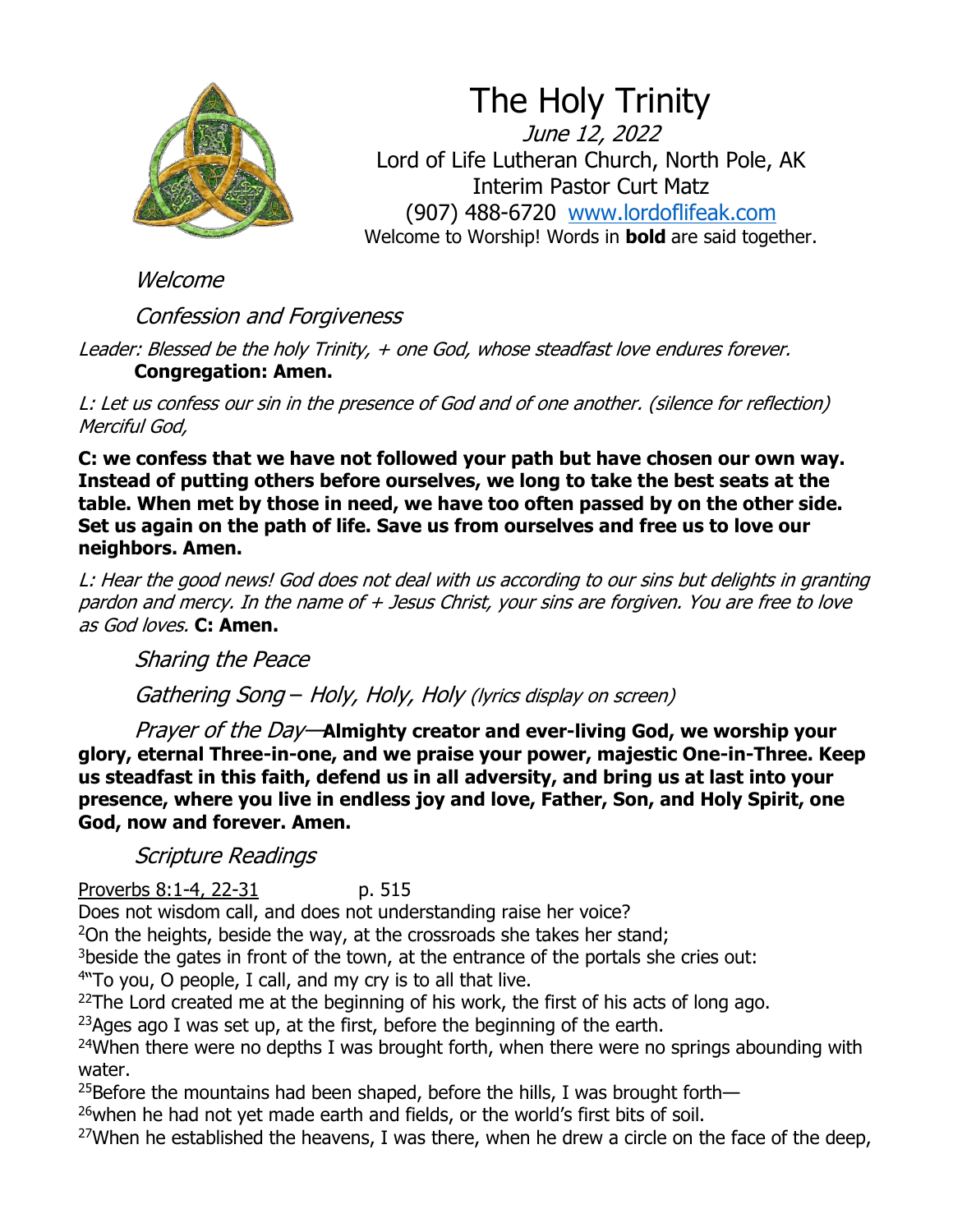$28$ when he made firm the skies above, when he established the fountains of the deep,

 $29$ when he assigned to the sea its limit, so that the waters might not transgress his command, when he marked out the foundations of the earth,

 $30$ then I was beside him, like a master worker; and I was daily his delight, rejoicing before him always,

 $31$  rejoicing in his inhabited world and delighting in the human race.

Word of God, word of life. **Thanks be to God.**

### Psalm 8 p. 427

 $10$  Lord, our Sovereign, how majestic is your name in all the earth! You have set your glory above the heavens.

#### **<sup>2</sup>Out of the mouths of babes and infants you have founded a bulwark because of your foes, to silence the enemy and the avenger.**

<sup>3</sup>When I look at your heavens, the work of your fingers, the moon and the stars that you have established; <sup>4</sup>what are human beings that you are mindful of them, mortals that you care for them?

#### **<sup>5</sup>Yet you have made them a little lower than God, and crowned them with glory and honor.**

<sup>6</sup>You have given them dominion over the works of your hands; you have put all things under their feet, <sup>7</sup>all sheep and oxen, and also the beasts of the field, <sup>8</sup>the birds of the air, and the fish of the sea, whatever passes along the paths of the seas.

### **<sup>9</sup>O Lord, our Sovereign, how majestic is your name in all the earth!**

Romans 5:1-5 p. 917

Therefore, since we are justified by faith, we have peace with God through our Lord Jesus Christ, <sup>2</sup>through whom we have obtained access to this grace in which we stand; and we boast in our hope of sharing the glory of God.  $3$ And not only that, but we also boast in our sufferings, knowing that suffering produces endurance, <sup>4</sup>and endurance produces character, and character produces hope, <sup>5</sup>and hope does not disappoint us, because God's love has been poured into our hearts through the Holy Spirit that has been given to us.

Word of God, word of life. **Thanks be to God.**

The holy Gospel according to John. **Glory to you, O Lord.**

John 16:12-15 p. 879

 $12$ "I still have many things to say to you, but you cannot bear them now.  $13$ When the Spirit of truth comes, he will guide you into all the truth; for he will not speak on his own, but will speak whatever he hears, and he will declare to you the things that are to come. <sup>14</sup>He will glorify me, because he will take what is mine and declare it to you. <sup>15</sup>All that the Father has is mine. For this reason I said that he will take what is mine and declare it to you.

### The Gospel of the Lord. **Praise to you, O Christ.**

Children's Message and Sermon extending the Pastor Curt Matz

Song of the Day – Open the Eyes of My Heart, Lord

Refrain: Open the eyes of my heart, Lord, open the eyes of my heart I want to see You, I want to see You  $(2x)$ 

Verse: To see You high and lifted up shinin' in the light of Your glory. Pour out Your power and love as we sing holy, holy, holy.

Repeat Refrain (2x) and Verse (2x)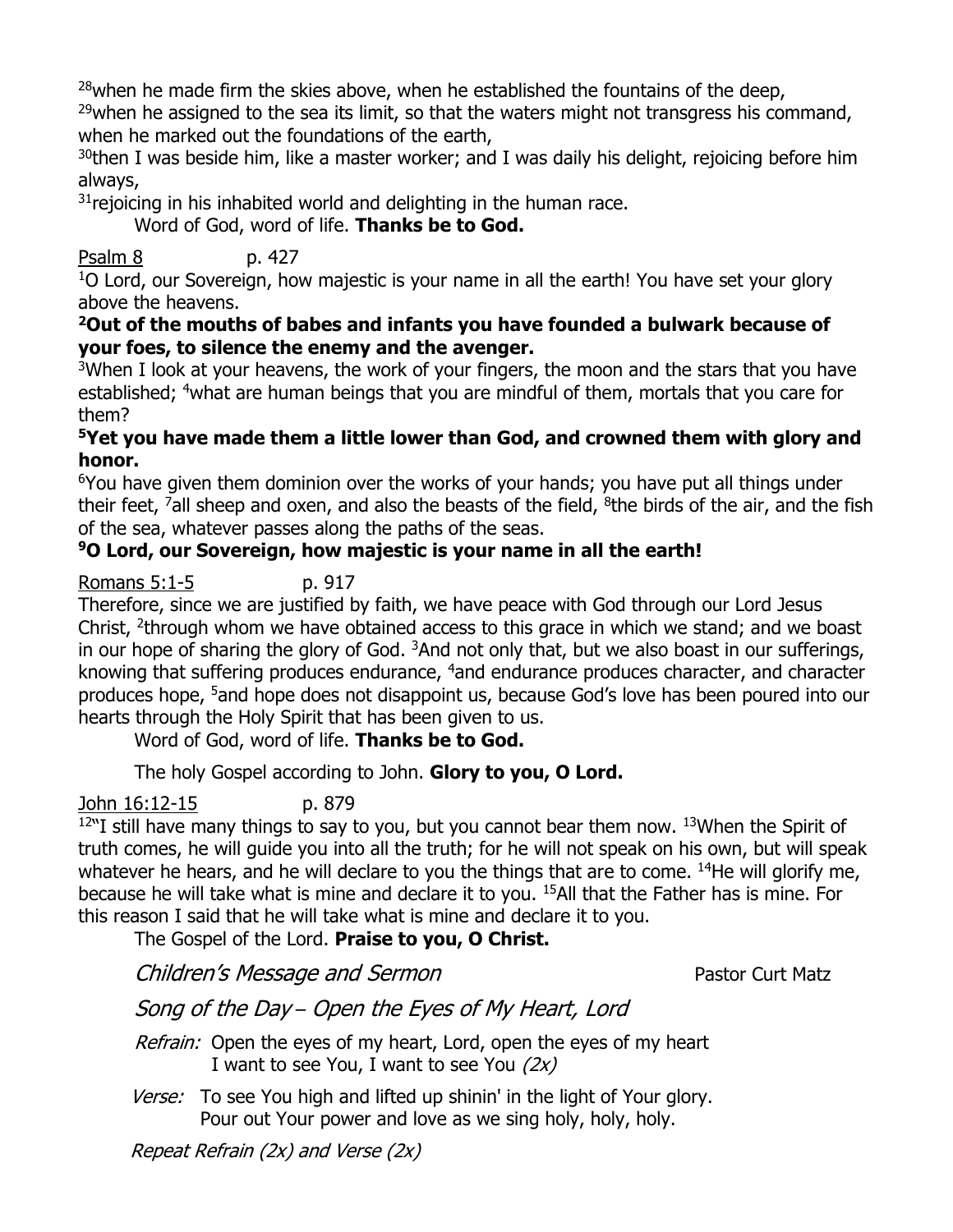Ending: Holy, holy, holy... holy, holy, holy... holy, holy, holy, I want to see you. *(repeat)* 

Apostle's Creed

**I believe in God, the Father almighty, creator of heaven and earth.** 

**I believe in Jesus Christ, God's only Son, our Lord, who was conceived by the Holy Spirit, born of the virgin Mary, suffered under Pontius Pilate, was crucified, died, and was buried; he descended to the dead. On the third day he rose again; he ascended into heaven, he is seated at the right hand of the Father, and he will come to judge the living and the dead.** 

**I believe in the Holy Spirit, the holy catholic church, the communion of saints, the forgiveness of sins, the resurrection of the body, and the life everlasting. Amen.**

Prayers of God's People

Each petition ends "God of grace," please respond: **hear our prayer.**

**Offering** 

Mail: Lord of Life Lutheran, 1005 St. Nicholas Drive, North Pole, AK 99705

 $\Diamond$  Online: "giving" tab at [www.lordoflifeak.com/](http://www.lordoflifeak.com/)giving or the QR Code  $\rightarrow$ 

◊ Phone app: download "Give Plus Church" search by zip 99705, choose Lord of Life, and follow the instructions. Giving is secure.

# Offering Song – New Wine

1. In the crushing, in the pressing, You are making new wine In the soil I now surrender. You are breaking new ground So I yield to You and to Your careful hand When I trust You I don't need to understand

Refrain: Make me Your vessel, make me an offering Make me whatever You want me to be I came here with nothing but all You have given me Jesus, bring new wine out of me

2. In the crushing, in the pressing, You are making new wine In the soil I now surrender. You are breaking new ground You are breaking new ground. Refrain.

Bridge: 'Cause where there is new wine there is new power There is new freedom and the Kingdom is here I lay down my old flames to carry Your new fire today. Repeat Bridge and Refrain.

Ending: Jesus, bring new wine out of me, Jesus, bring new wine out of me.

Offering Prayer

**God of abundance: you have set before us a plentiful harvest. As we feast on your goodness, strengthen us to labor in your field, and equip us to bear fruit for the good of all in the name of Jesus. Amen.**